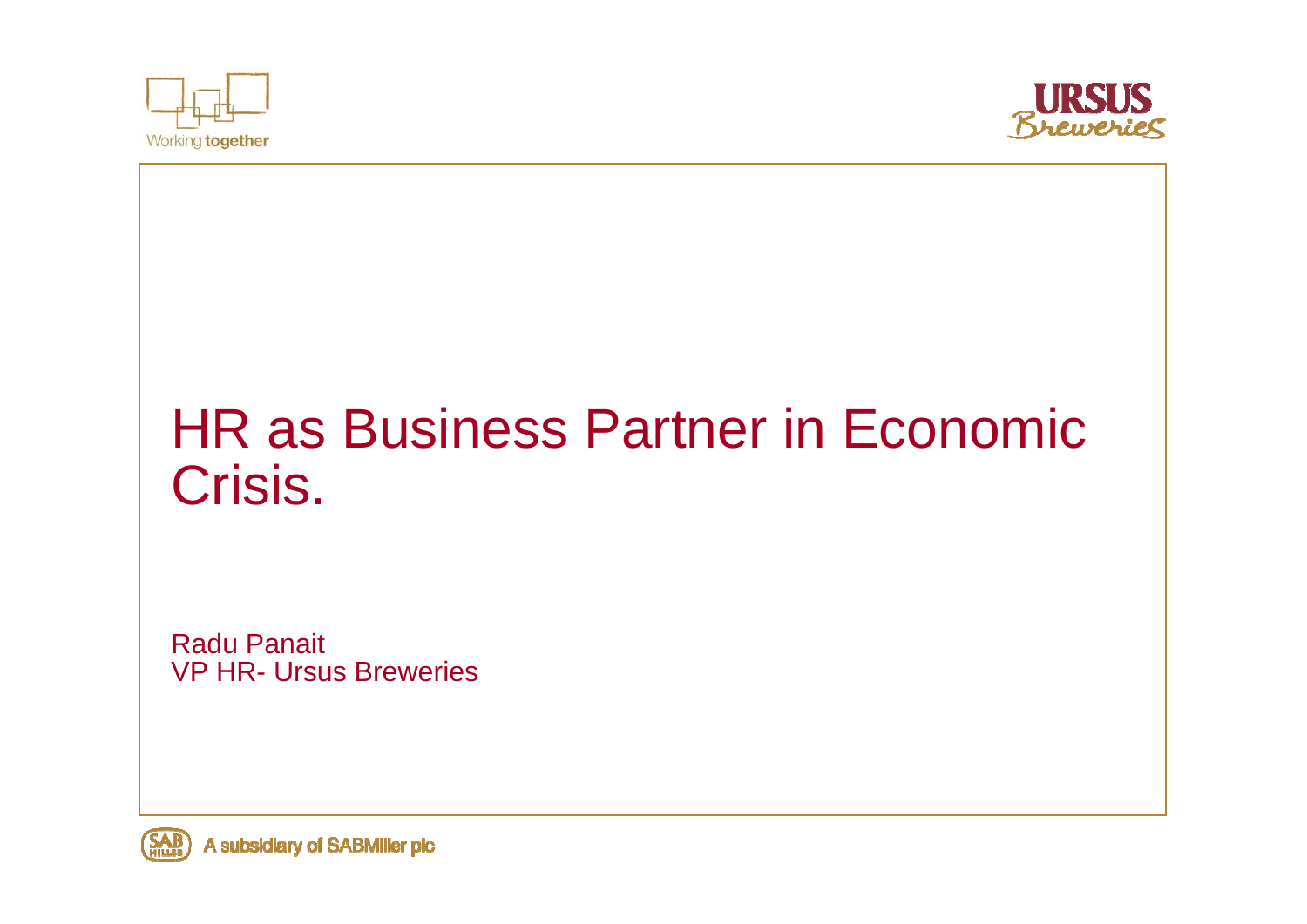



## Agenda

- $\overline{\phantom{a}}$ The crisis is definitely a reality. What's happening in the world?
- $\overline{\phantom{a}}$ Some consequences of the crisis
- $\mathcal{C}^{\mathcal{A}}$ The HR gap
- $\mathbb{R}^n$ The wrong behavior
- $\mathcal{O}(\mathcal{C})$  First priority; understand and apply your business strategic positioning
- $\mathbb{R}^3$ Need for a scenario planning
- $\mathcal{C}^{\mathcal{A}}$ Priorities for the HR team

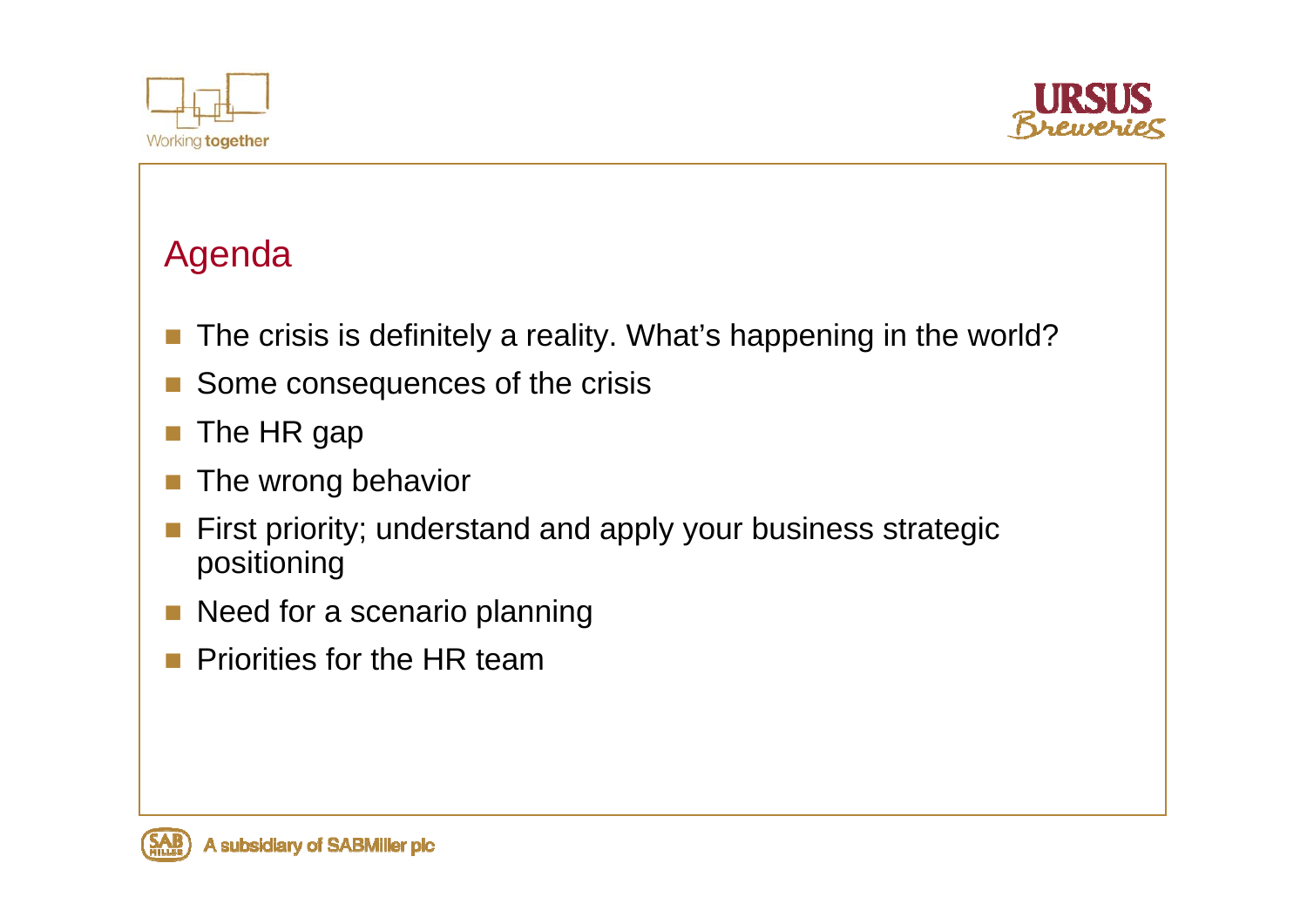



# What's happening currently in the world?

- F Nearly 5 million American receive unemployment aid, the highest on record since 1967
- П German business confidence hits 26-year low
- p. Most companies not revisiting 2009 executive compensation
- П Six in ten employees steal company data before leaving their job
- П More laid-off U.S workers filling suit against their formal employers
- F. Reward and Recognition from Managers increasingly important to employees
- Г Employees in Asia increasingly less satisfied with their co-workers
- П Many Japanese companies turning to work-sharing arrangement to avoid layoffs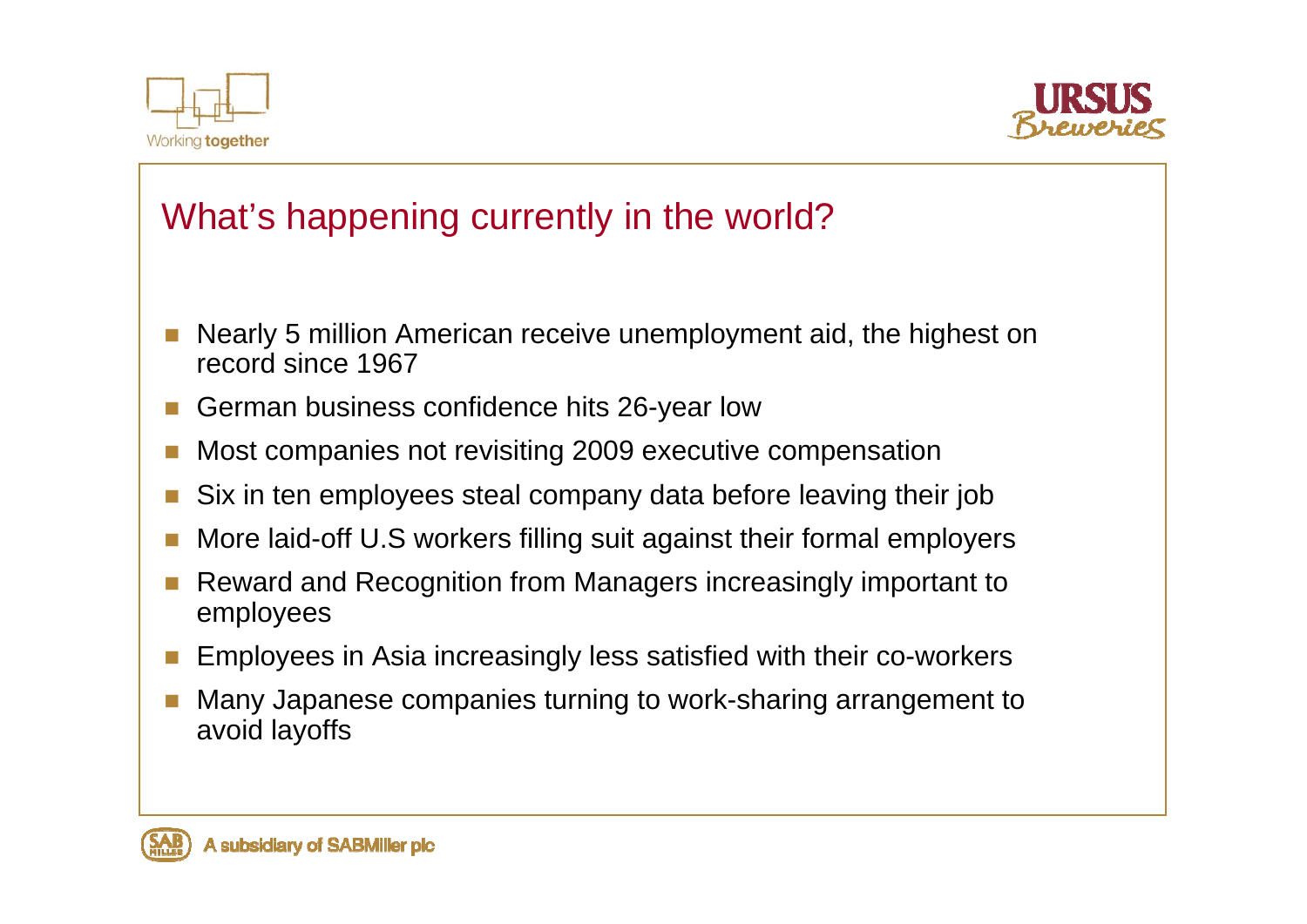



#### Some consequences of crisis on which you need to be aware (1)

#### Employee disengagement is accelerating

*"Employee disengagement is accelerating as macroeconomic growth is declining and layoffs are rising. In the first half of 2007, just 1 in 10 employees surveyed were considered to be highly disengaged, or poor performing employees who frequently put minimal effort into their job. In the second half of 2008, one in five employees were considered highly disengaged. The increase in the number of highly disengaged employees places substantial stress on organizations' performance management systems, as unprepared managers are the first line in reducing employees' disengagement. During the same time period, the number of highly engaged has stayed relatively constant" – Source CLC study*

T. Therefore, how do you want to pass with success the crisis if your organizational capability is worsening?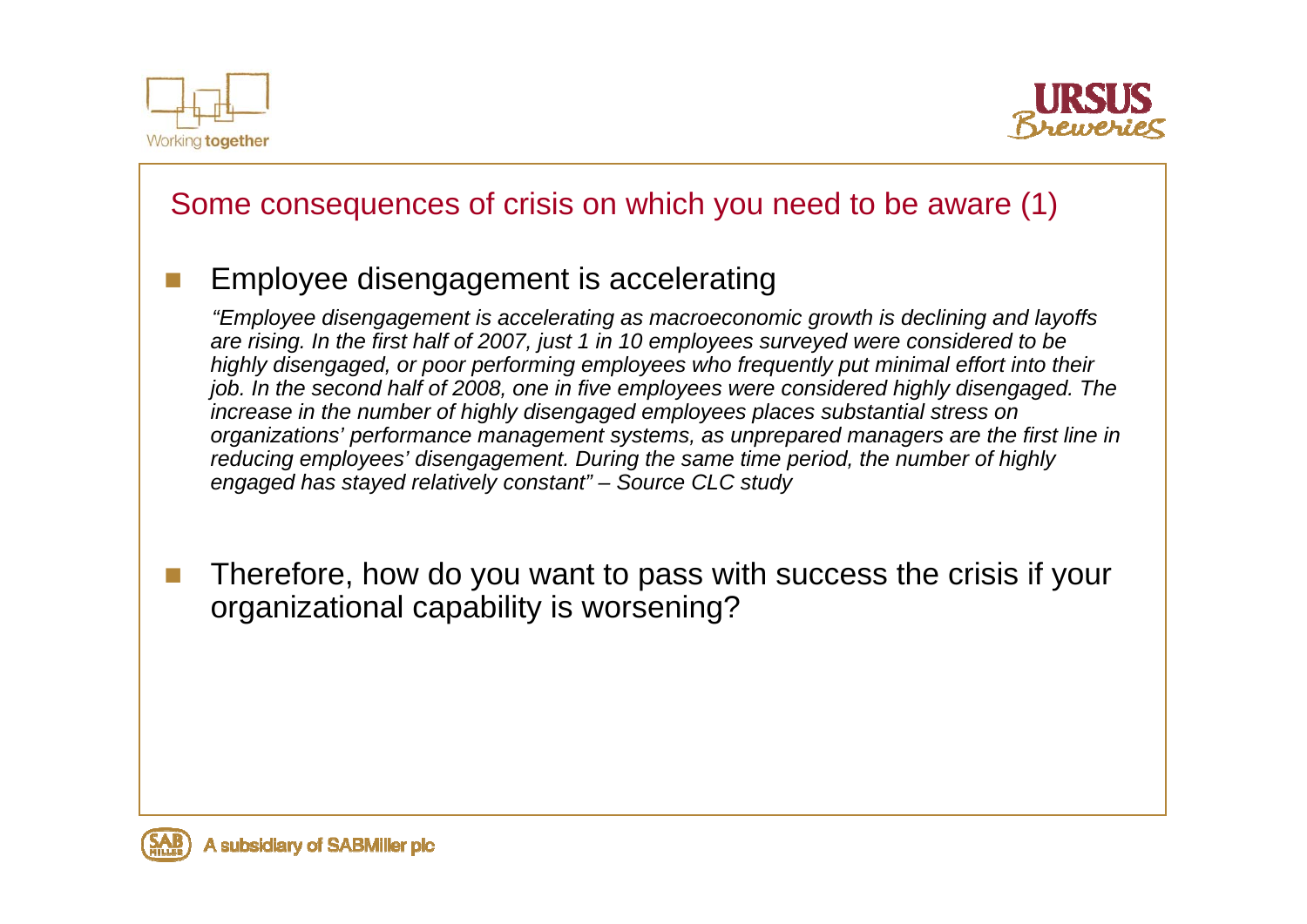

T.



#### Some consequences of crisis on which you need to be aware (2)

#### The disengaged are staying

"While performance is suffering across the organization, the highly disengaged are not turning over at the same rate as in the past. In 2006, 46% of highly disengaged employees "strongly agreed" that they were actively seeking a job. In 2008, that number had fallen to 35%.– Source CLC study

#### T. One in four HIPO's plans on quitting

"While most employees are less likely to leave the organization because of fewer labor market opportunities, High Potentials are actually 10% more likely to leave than the general employee population—and they currently put in 21% more effort than other employees. This leaves organizations at risk of losing some of their most productive employees"- Source CLC study

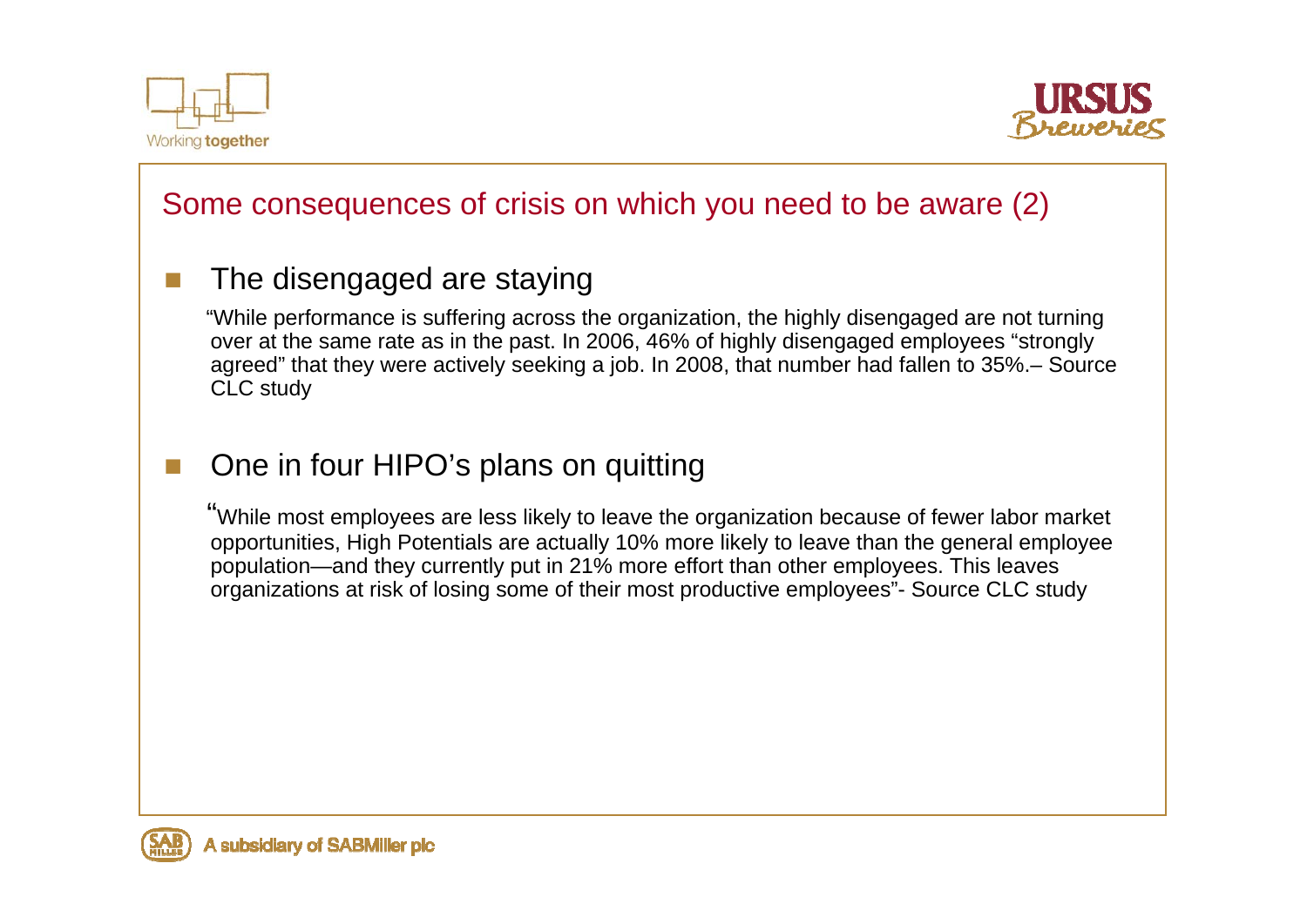



#### Some consequences of crisis on which you need to be aware (3)

#### T. Senior leaders effort has dropped

"*Senior leaders have historically been the organization's most engaged employees. However, senior leaders' discretionary effort has dropped by more than half since the second half of 2006. Although they are maintaining their commitment to the organization at a relatively high level, they are not putting in the same amount of effort, even as leadership becomes more important" Source CLC study*

#### $\mathcal{C}^{\mathcal{A}}$ Performance is largely the focus for today

*"Labor market rigidity means that rank-and-file employees are unlikely to leave the organization for new opportunities, with only 12% of employees overall actively looking for a job in Q4 of 2008. The implication is that organizations should focus on improving performance in the short run. Organizations that can move employee effort levels can realize up to 20% improvement in employee performance. Organizations, however, should resist the temptation to let their employment brand slide given that many employees are unable to leave—under a market rebound, these employees may be retention risks."- Source CLC study*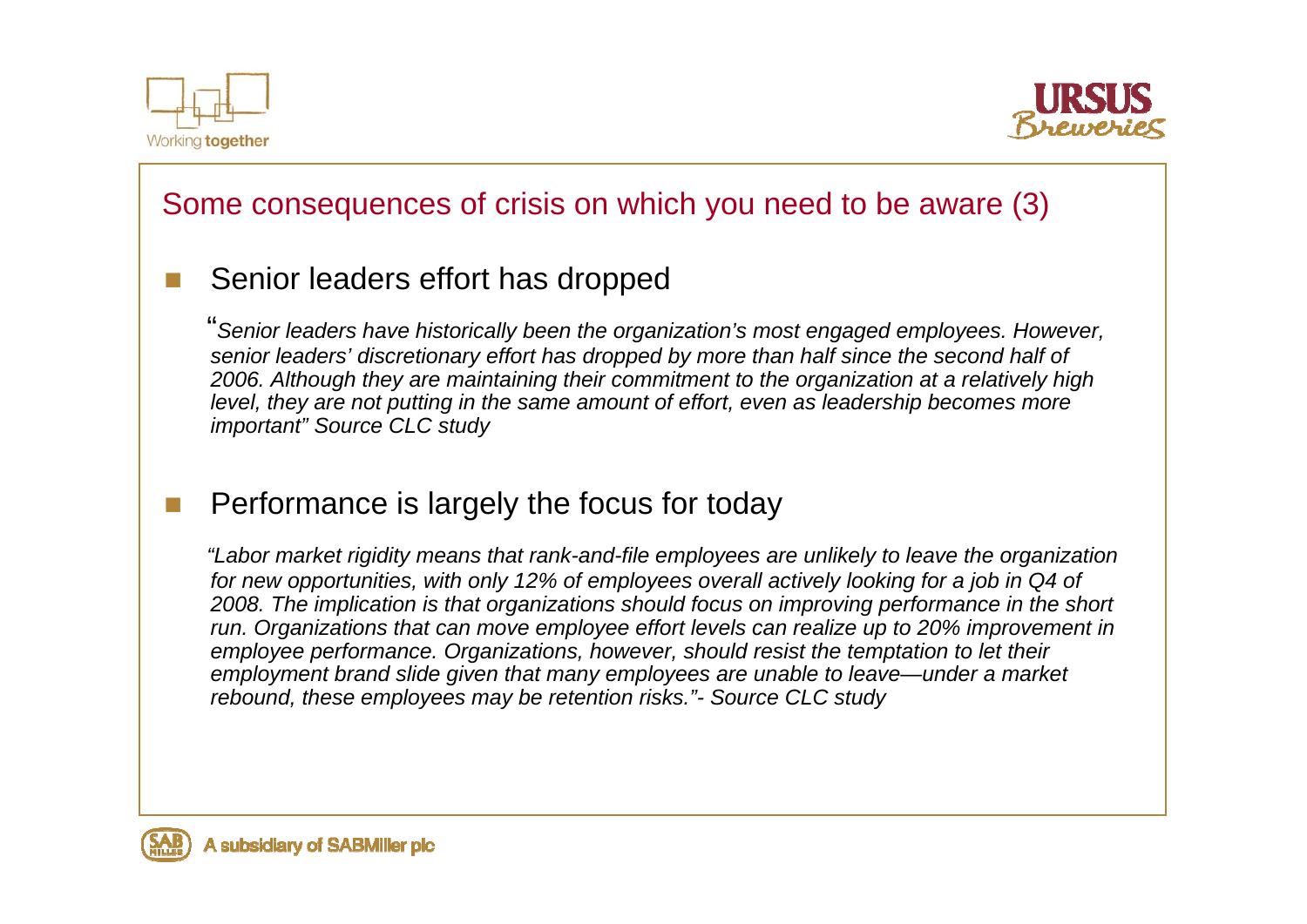

# **CEO View: HR Function Lacks Strategic Impact, and Underperforms**



Source: Corporate Leadership Council, *Defining Critical Skills of Human Resources Staff: Chief Human Resources Officer View of HR Function and Staff Effectiveness,* Washington D.C.: Corporate Executive Board 2006, p. 6.

© 2006 Corporate Executive Board. All Rights Reserved.

 $\left\| \begin{matrix} \overline{E} \overline{X} \overline{E} \overline{C} \overline{U} \overline{T} \overline{I} \overline{V} \overline{E} \\ \overline{B} \cdot \overline{O} \cdot A \cdot R \cdot \overline{D} \end{matrix} \right\|$ 

<u>illillill</u>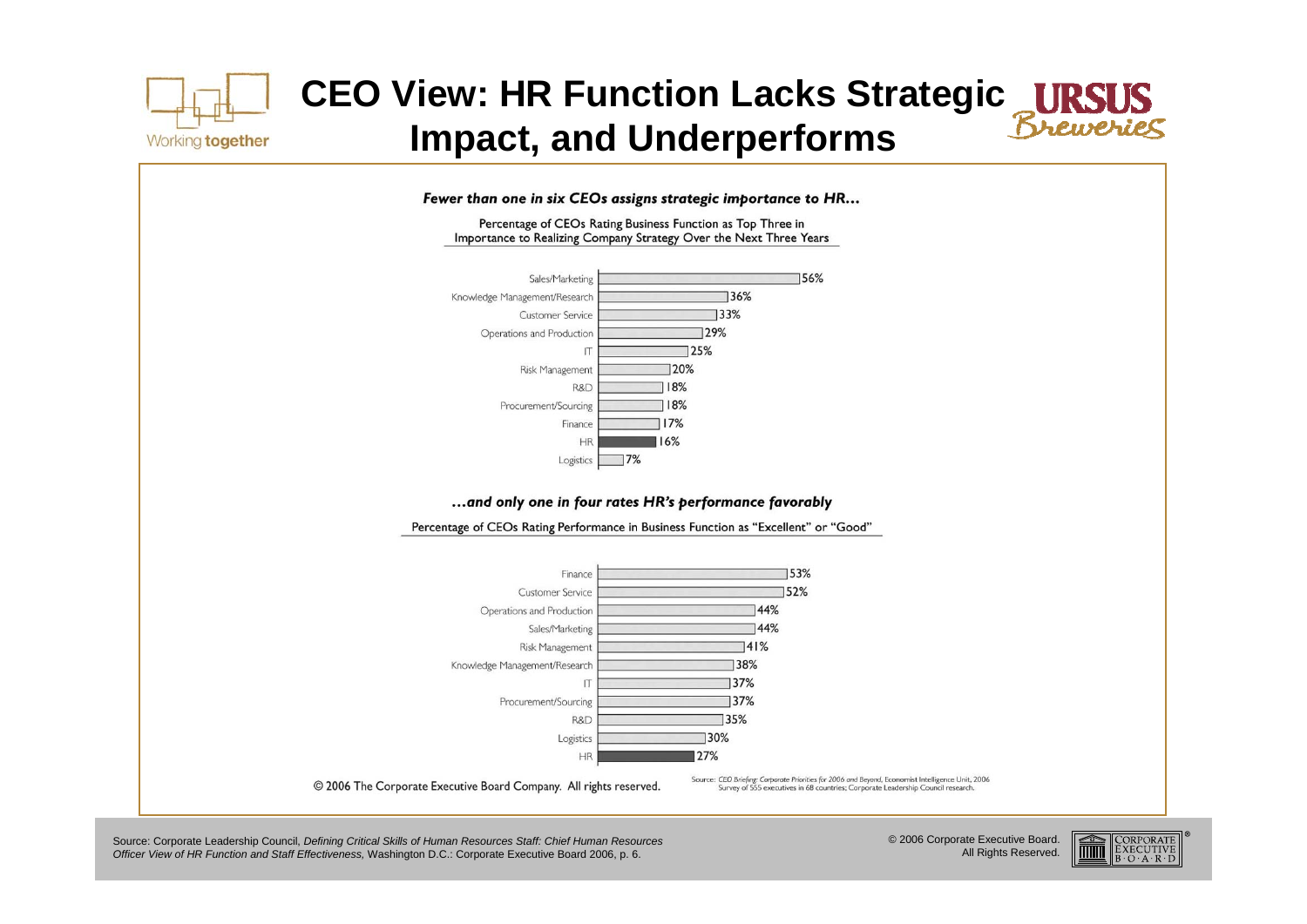

# **HR at a Crossroads**

*HR functions must determine whether they are on the path towards high performance or low impact*





Source: Corporate Leadership Council, *Defining Critical Skills of Human Resources Staff: Chief Human Resources Officer View of HR Function and Staff Effectiveness,* Washington D.C.: Corporate Executive Board 2006, p. 20.

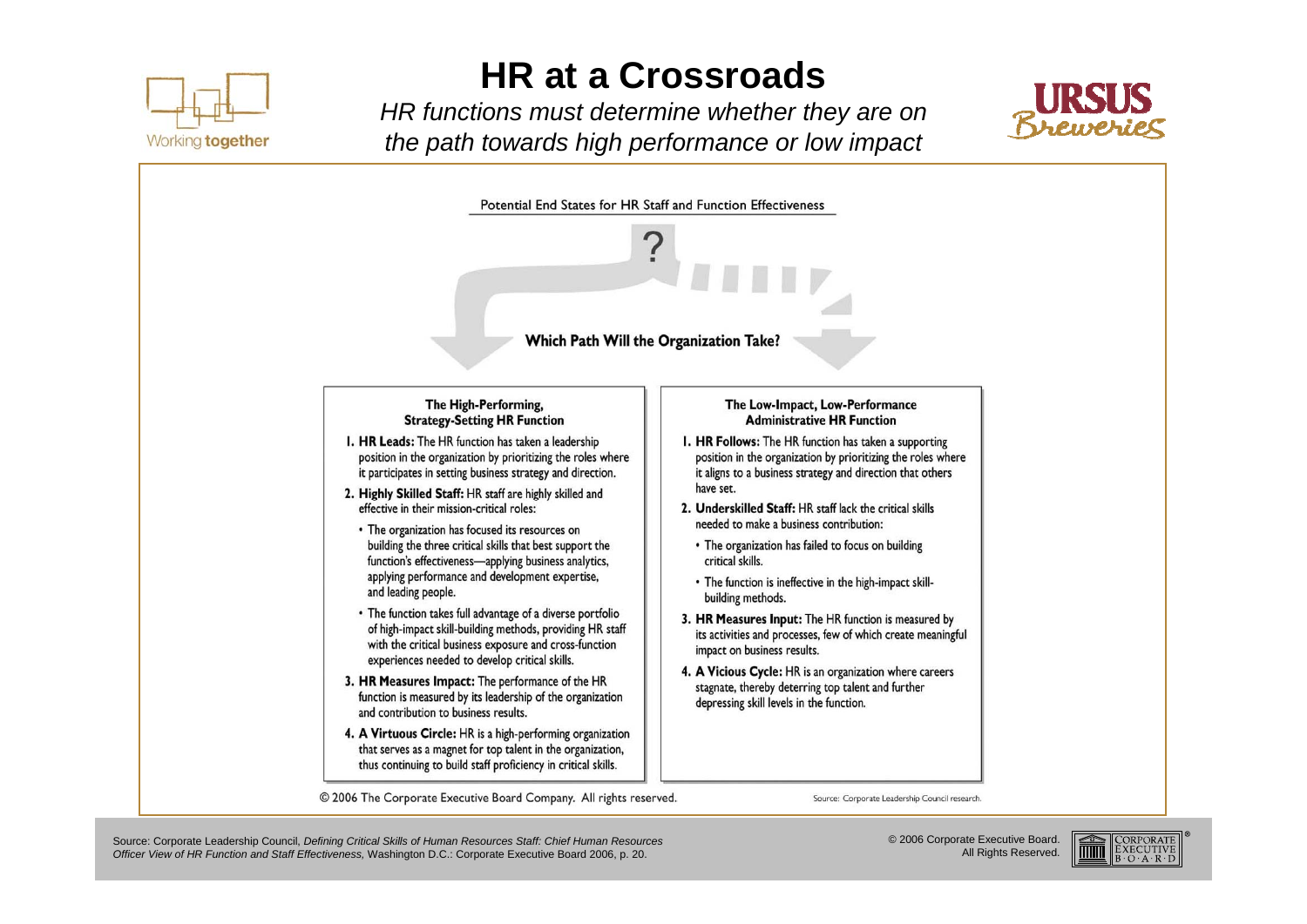





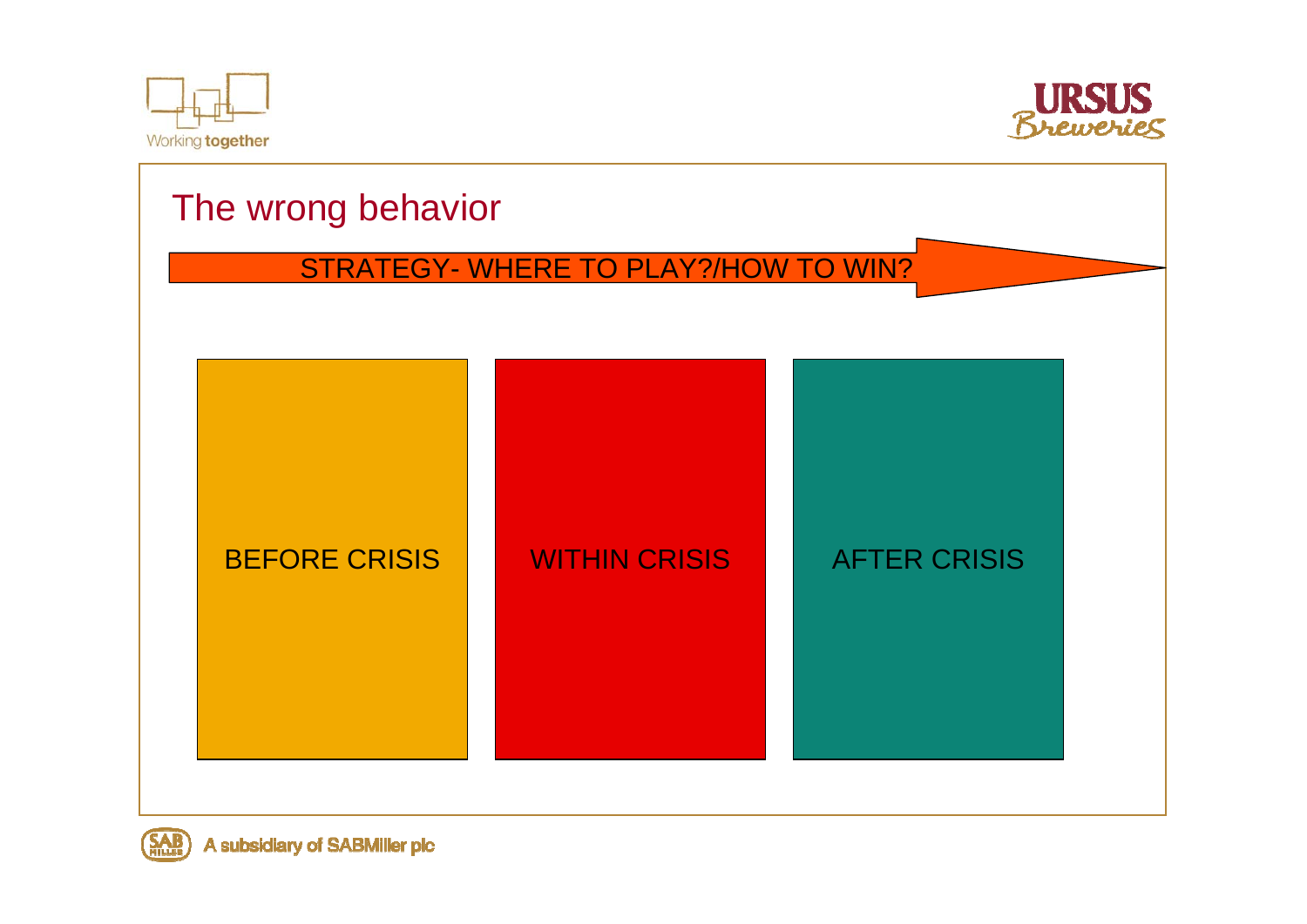



# The wrong behavior STRATEGY- WHERE TO PLAY?/HOW TO WIN? BEFORE CRISISHeadcount increase (very easy to approve) Generous pay raise for everybody Lavishing employees with a large number of benefits Recruitment highly dependent on external agencies High training investments in personal development, soft skills, team-building etc Hard to be fired for pure performance issues Concern for labor turnoverThe heaven on earth

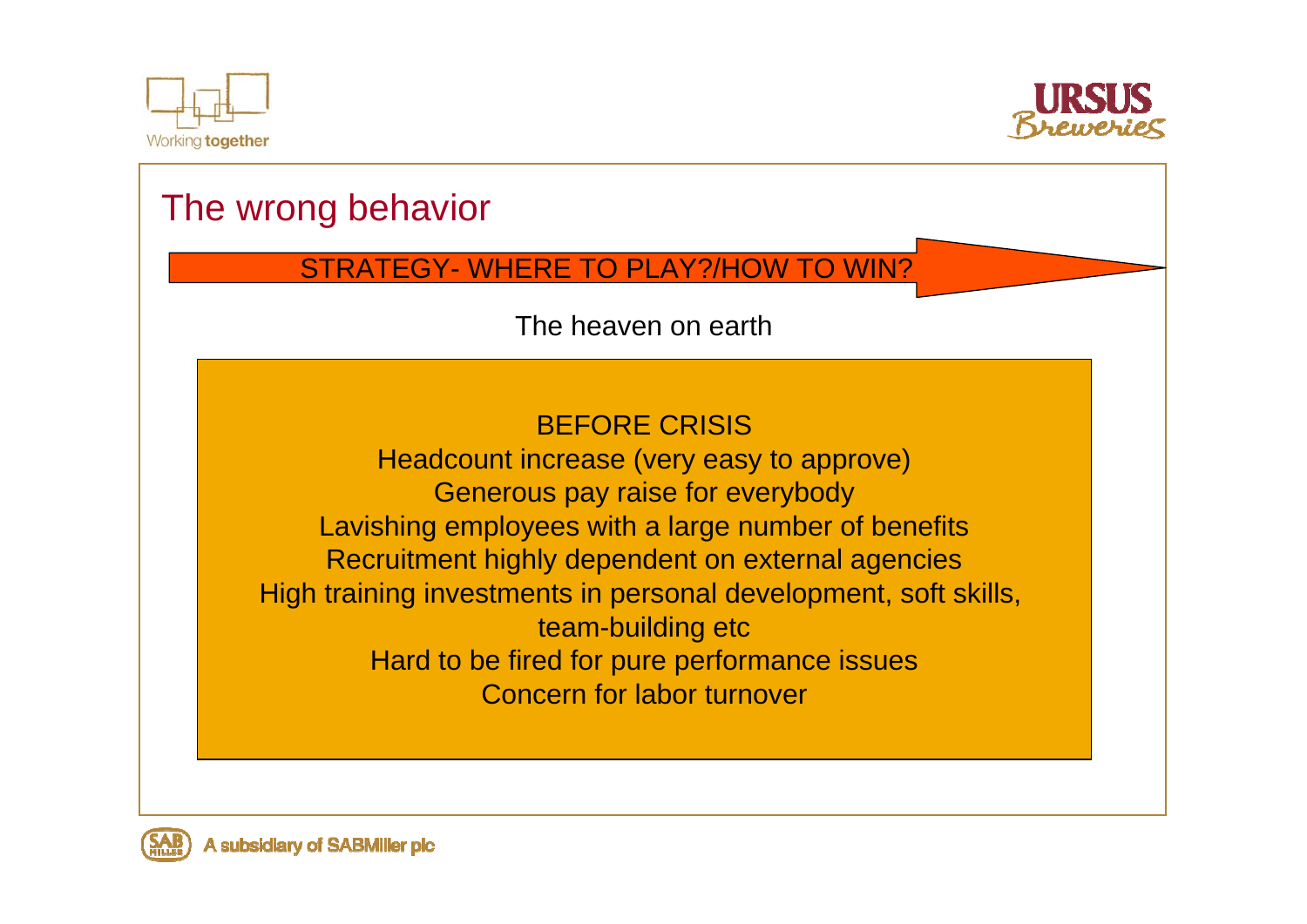



## The wrong behavior

STRATEGY- WHERE TO PLAY?/HOW TO WIN?

The era of employees power is suspended

#### WITHIN CRISIS**Headcount freeze or/and layoffs** Freeze pay increase/only for trade unions units/only for HIPO Cut a significant number of benefits ( sometime even annual party) Reduce significantly the recruitment budget, start to think at alternatives channelsSevere cuts in training budget, focus suddenly on the "serious" training Hunt the underperformers! Labor turnover might be a good thing, isn't it?

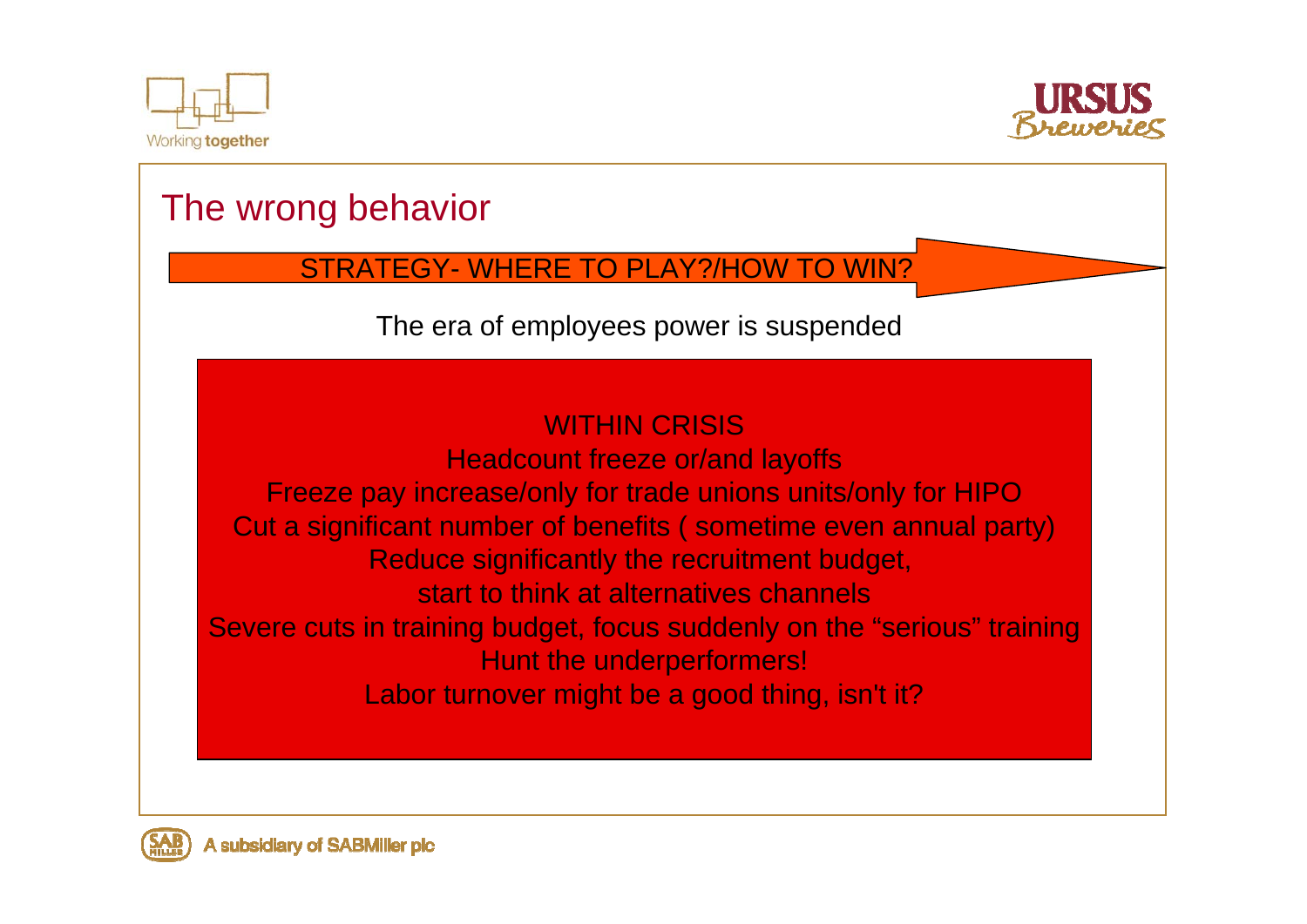



# The wrong behavior STRATEGY- WHERE TO PLAY?/HOW TO WIN? AFTER CRISISHire again? Maybe even the same people laid off previously? Is time to pay now or what? Reintroduce the benefits Recruit, recruit, recruit!!! Now is the time to play again in the mountains!! We need to improve the climate, let's be more tolerant Retention is the name of the game Did we learn something?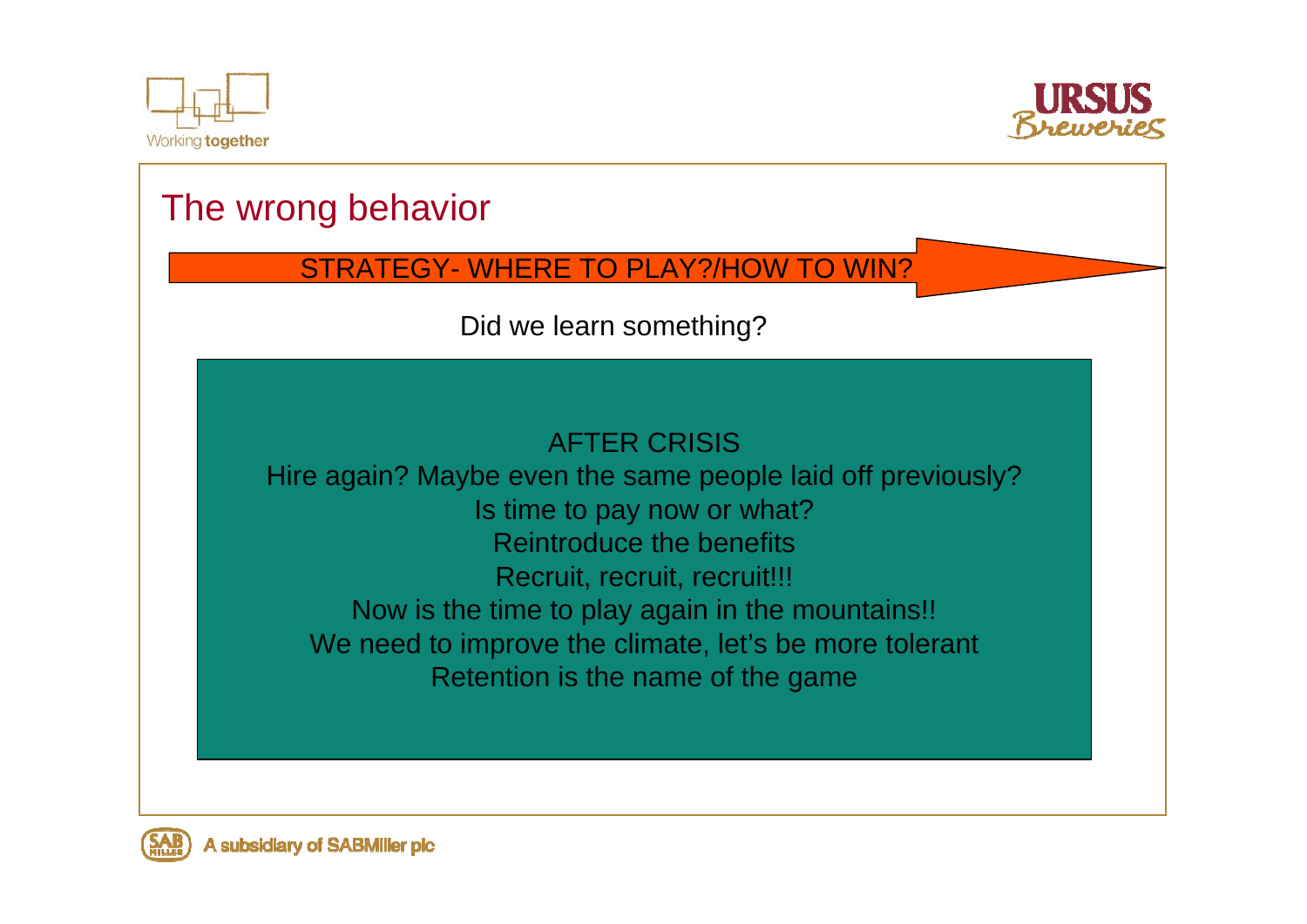



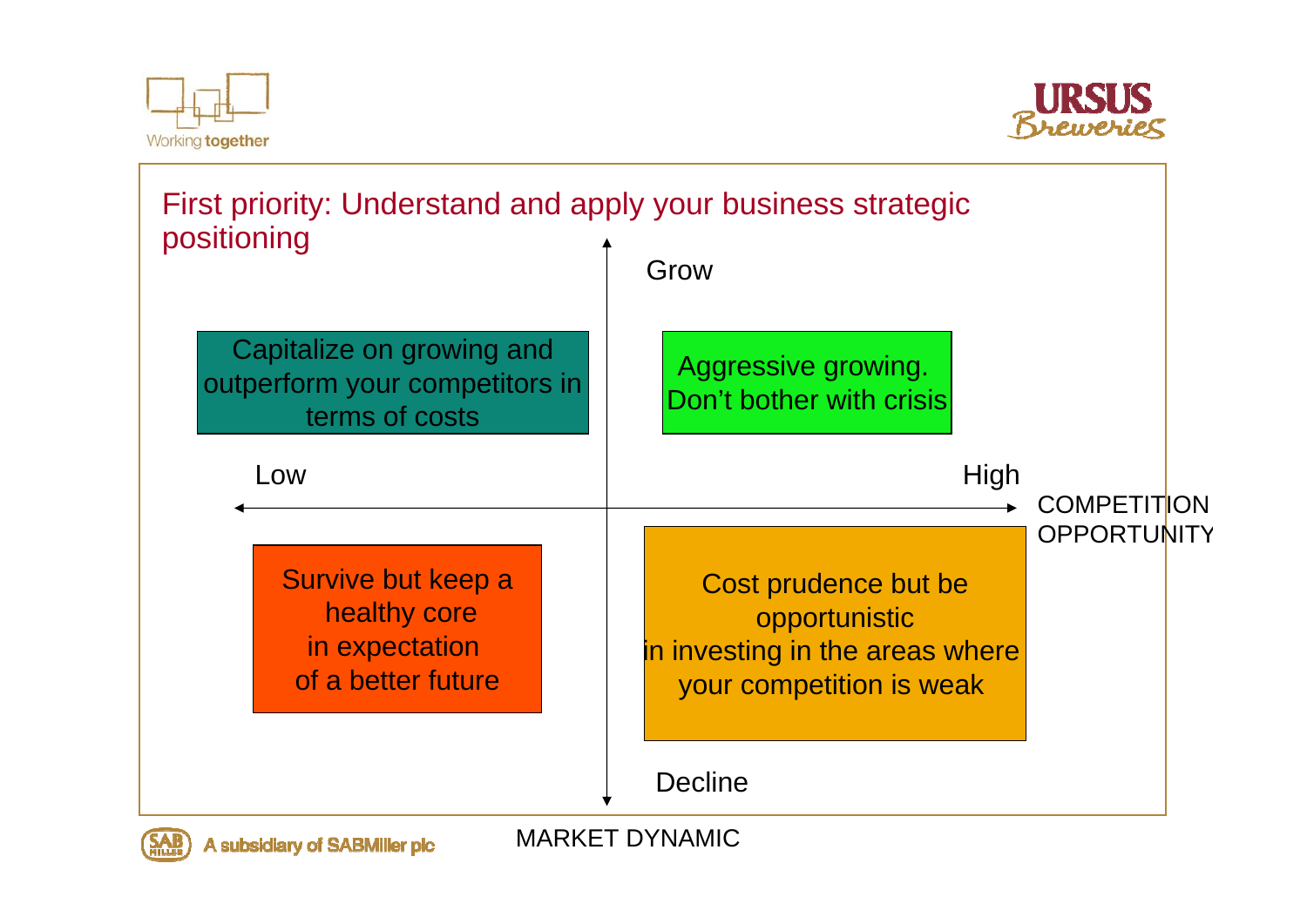



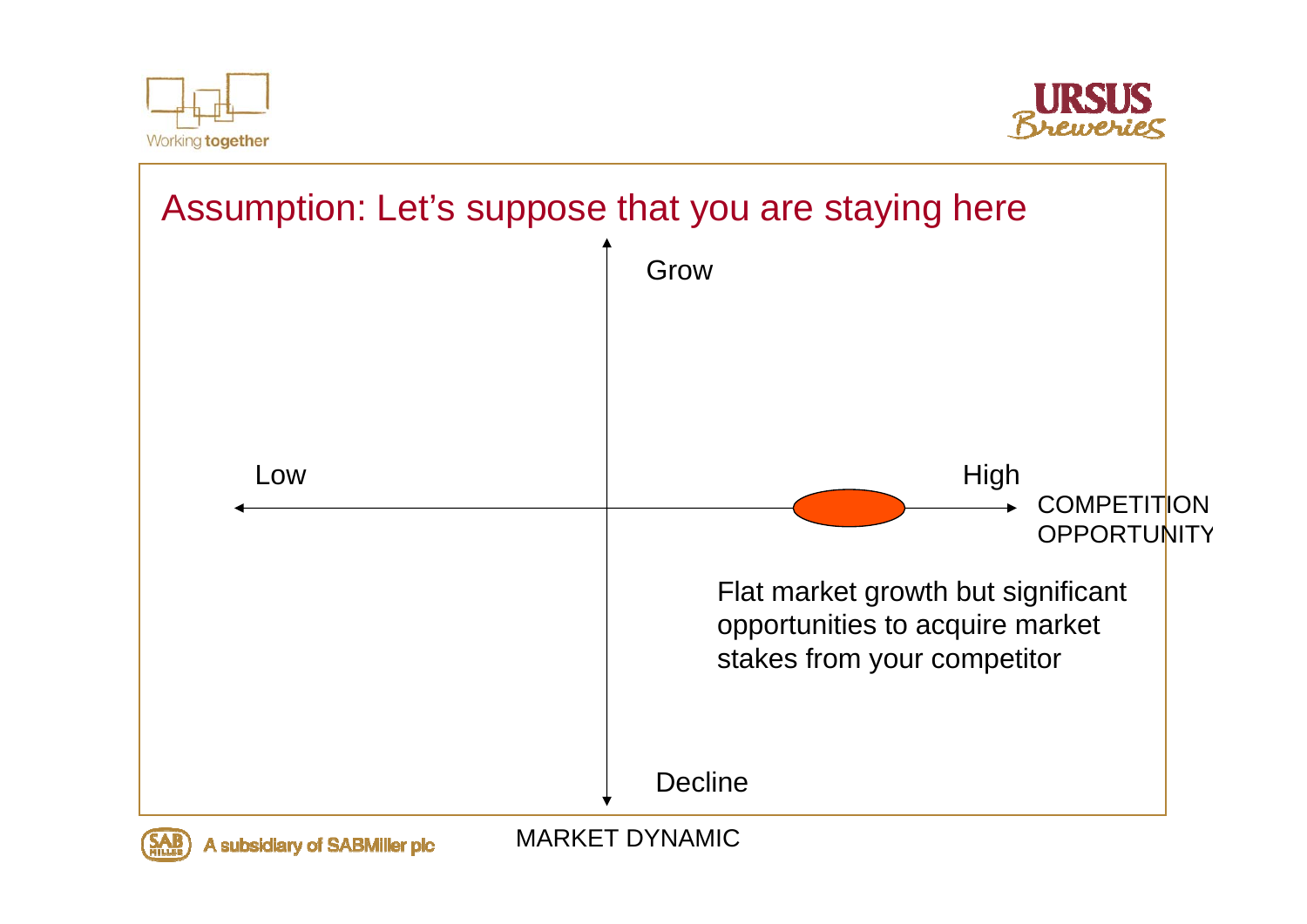



## HR strategy in this assumed positioned

- $\overline{\phantom{a}}$ Headcount increase in the functions correlated with volume generation while prudency in areas which are not essential to your "stealing" strategy
- $\overline{\phantom{a}}$ Power recruitment but try to reduce your dependency on external agencies, build internal recruitment capabilities
- m. Rationalize the training budget and focus the effort in acquiring or consolidation of competence according with the above strategy
- m. Keep the overall pay cost positioning at market median, pay attention to attractors in the areas where you need to grow, hence attract from the market talented resources.
- m. Manage retention with care ( is stupid to loose resources while you are growing)
- T. Avoid layoffs if possible and other non-rationale people cost cutting, you will need all your employees engagement to win in crisis environment.
- T If necessary freeze/reduce some payments but not kill your benefit structure if this was build on rational ground
- T. Communicate open with your organization, being transparent in all your moves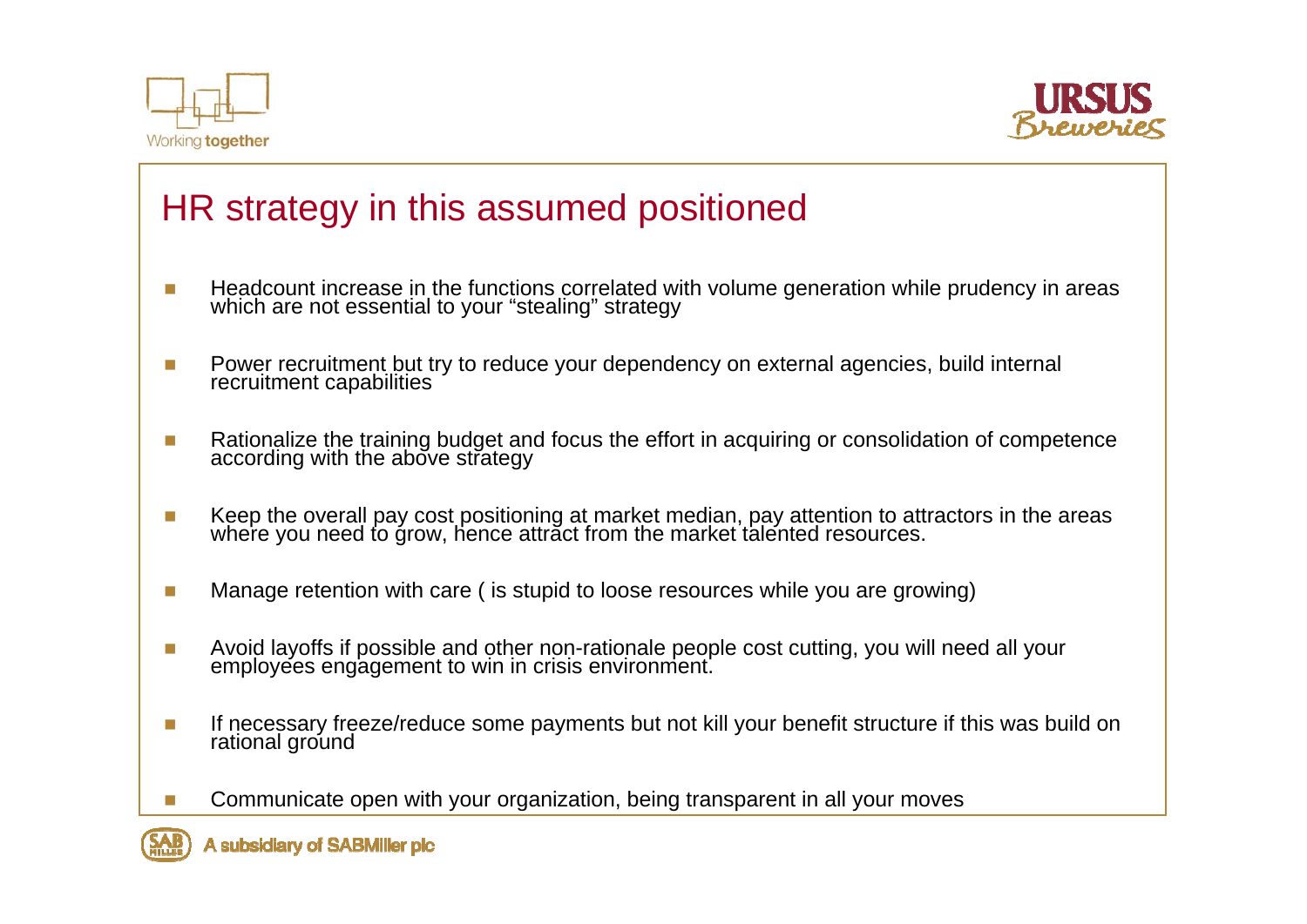



But….in times of uncertainty you cant sleep on one future scenario. This might be a real disaster. You will need a lot of scenario "what if" close approach. C&B consideration as example March, April, June, July, Sep, Oct, Nov, Dec, Jan, Feb, March... Line of constant decline vs last year Be prudent but not yet taking actions. Pay less or postpone Freeze increase. Suspend some benefits pay Starts discussions with trade unionsand organization for fundamental changes

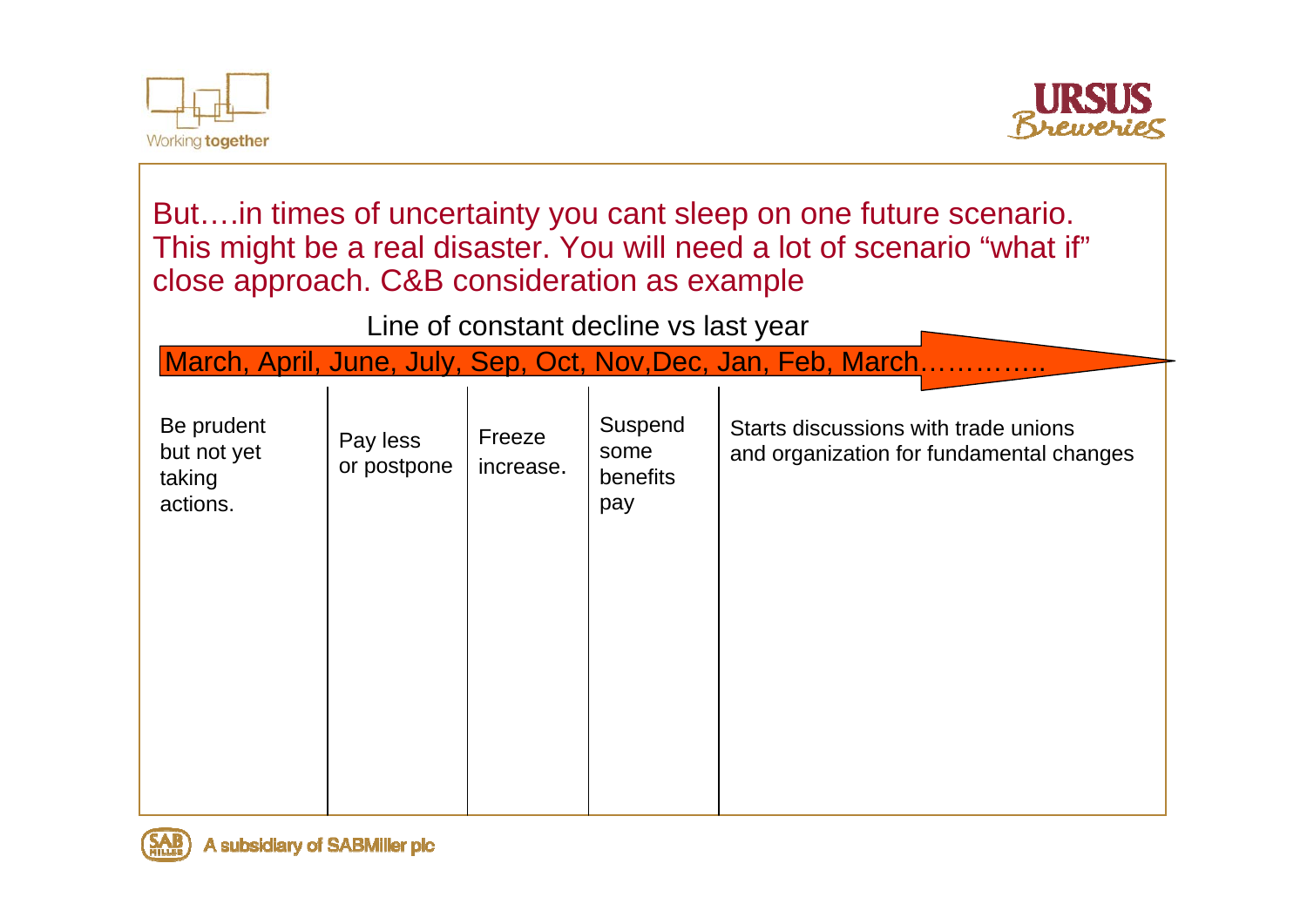



| Headcount approach (example)                    |                                                                                |                     |            |                                                                |                                                                                  |  |
|-------------------------------------------------|--------------------------------------------------------------------------------|---------------------|------------|----------------------------------------------------------------|----------------------------------------------------------------------------------|--|
| Line of constant decline vs last year           |                                                                                |                     |            |                                                                |                                                                                  |  |
|                                                 |                                                                                |                     |            | March, April, June, July, Sep, Oct, Nov, Dec, Jan, Feb, March. |                                                                                  |  |
| Be prudent<br>but not yet<br>taking<br>actions. | Only critical<br>Recruitment<br>/ More temps<br><b>Reluctant to</b><br>replace | Freeze<br>additions | Freeze all |                                                                | Starts discussions with trade unions<br>and organization for fundamental changes |  |

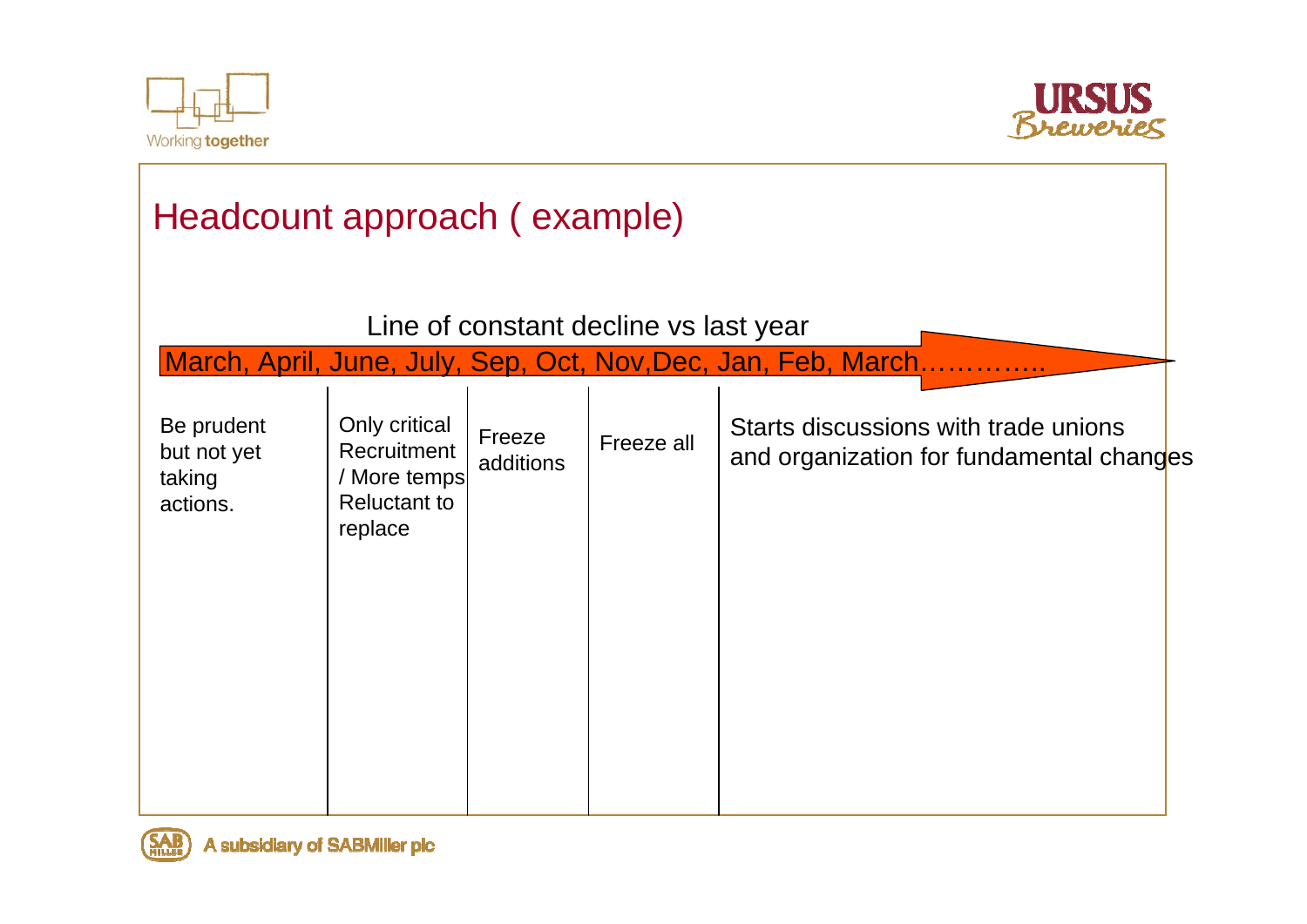



### Priorities for the HR team and other wise advises (1)

- Create scenarios aligned with business strategy reflecting the potential situations where the overall environment is worsening
- Take a progressive approach watching closely the performance of your business and the market dynamic.
- **Avoid the two typical traps of the HR; one to be passive and driven** by your FD and accept personnel cost cutting which will weaken the organization and second to be seen as an irrational people defender where you need to advise your business on tough actions
- $\mathcal{L}_{\mathcal{A}}$  Provide employees with frequent and transparent communication on major strategic changes. Clear communication and a reputation of integrity can increase employees' discretionary effort by 29.2% and 27.6% respectively.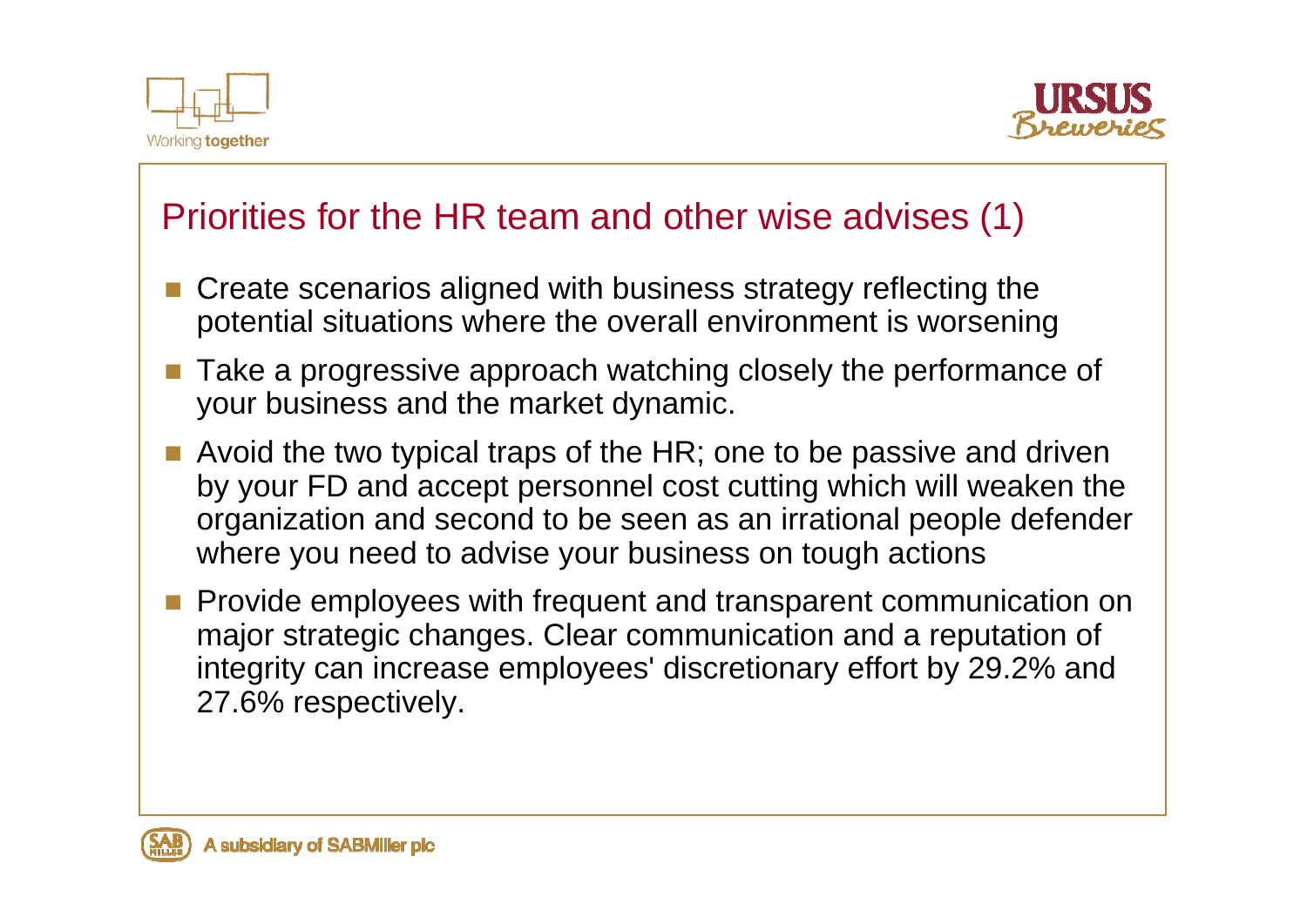



### Priorities for the HR team and other wise advises (2)

- Understand the numbers magnitude, what saving is generating 1% of pay cost cut? Some time the number is so small that is stupid to reduced if you have other alternatives
- Establish a logical positioning in pay cost reduction. A number is empty of meaning. Remember that always the compensation is sending also a message
- **Don't remove benefits if this make sense. If the situation is critical** you can not pay temporarily but don't alter the company benefit structure
- Watch out the trade unions. Don't expect that you can easy freeze the pay cost increase, especially when you have the pockets full of the good results of 2008

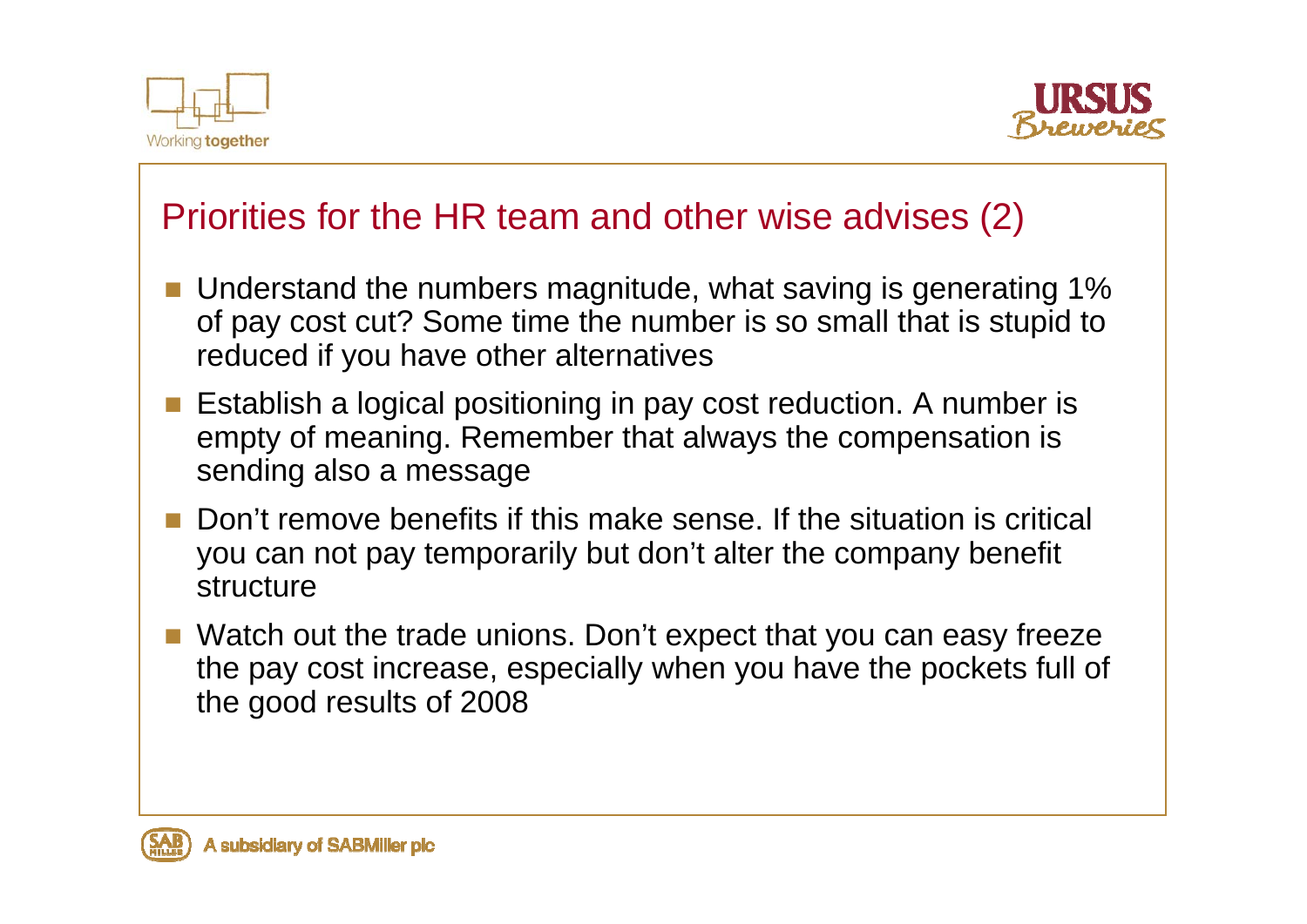



### Priorities for the HR team and other wise advises (3)

- Balance your compensation revision, don't ignore the effect on the upper levels if you decide to grant increases to trade unions. Be particularly careful on the first levels at the border with the bargaining unit
- Is good to keep your HIPO happy and your focus should be on them but don't exaggerate by applying a zero-increase on others and lavishing the HIPO with increases. You might deteriorate significantly the internal climate
- Don't focus primarily on cutting ones-off benefits, this are not generating commitments and might be very usefull to use them
- m. Don't go on stupid areas to remove the company party or cut the women's gift on 8<sup>th</sup> March. You can reduce the spending but don't destroy your climate

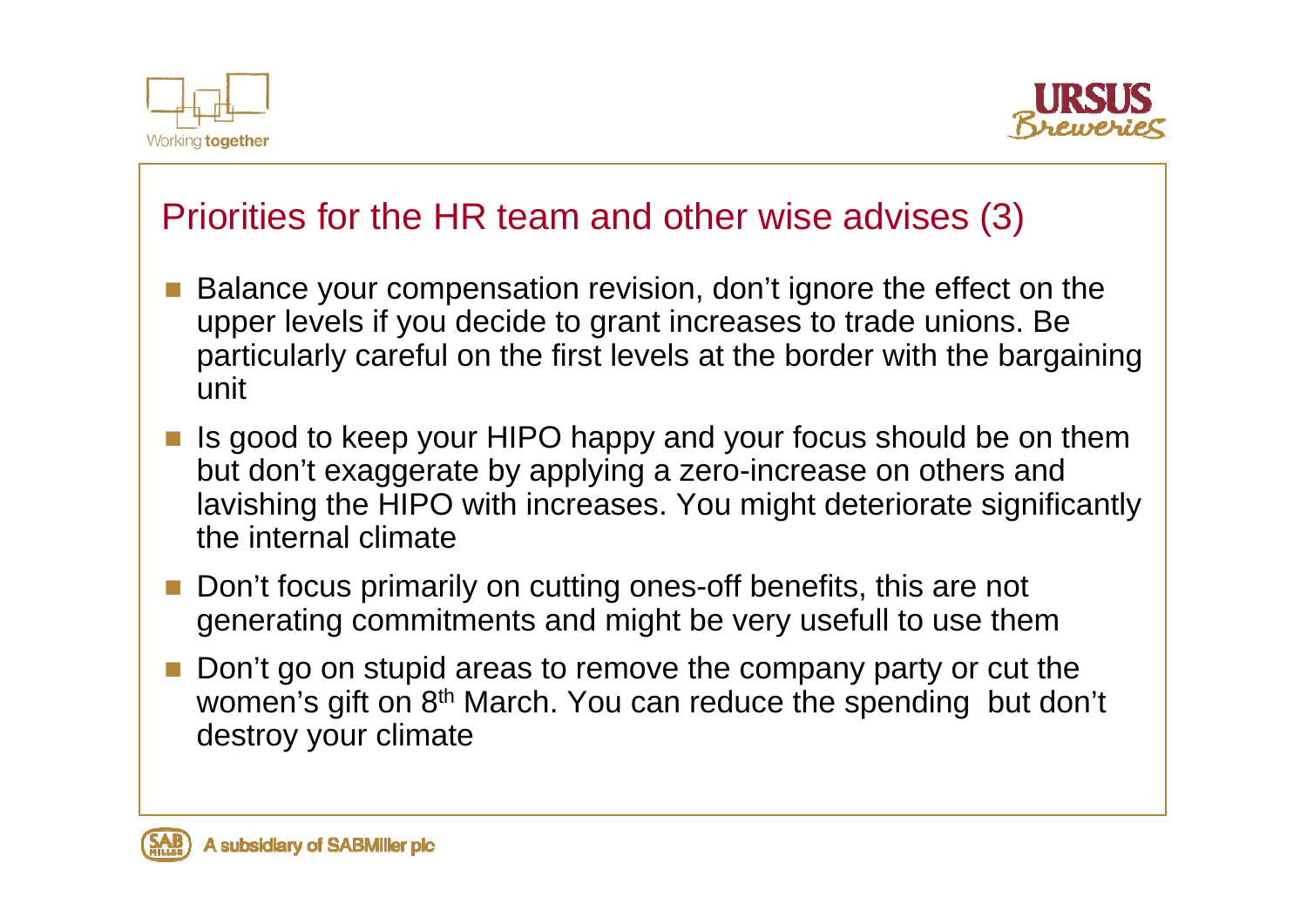



### Priorities for the HR team and other wise advises (4)

- **Performance bonuses are good for stimulating the discretionary** efforts but don't' overestimate their attraction power in the crisis conditions. They are less credible now than before. The same with share-options allocations
- While is easier now to recruit from the market don't think that the genuine talent is staying unemployed, in fact it will be more costly to dislocate from other companies.
- $\mathbb{R}^3$  Treat any vacancy as a business case, even the replacement needs particular attention. If you were paid the same attention in the past maybe today your retrenchment would have been on less impact and pain
- m. Retrench as much as possible jobs who will not come again in your plans in the next 1-2 years.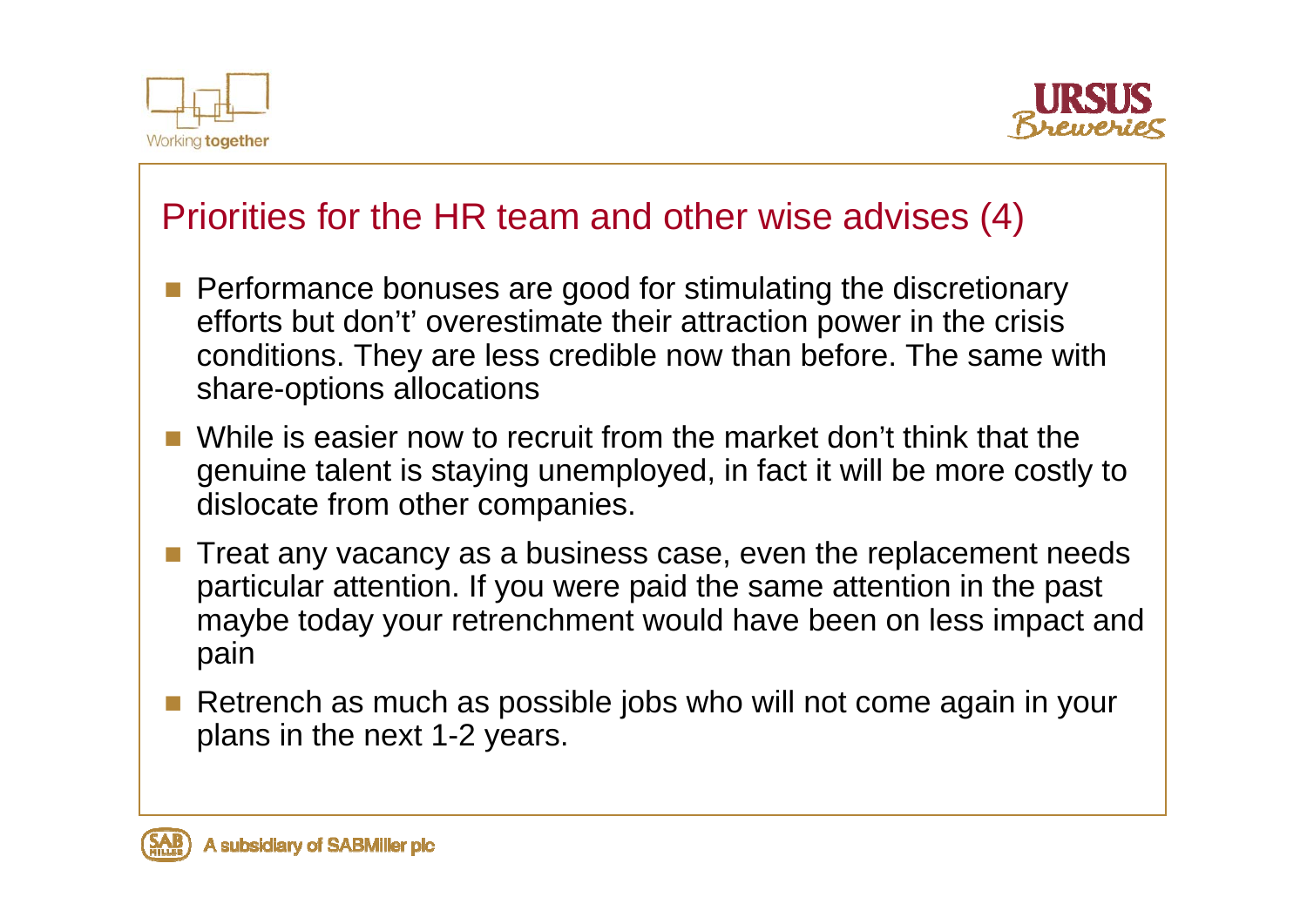



## Priorities for the HR team and other wise advises (5)

- P. Don't confuse the performance dismissals with retrenchments.
- Be consistent in your behavior regarding the lack of performance, don't become authoritative only in time of crisis
- Keep healthy and consistent your employee value proposition, if you engage now in a lot of aggressive actions against your employees motivated by crisis, don't expect to recover your reputation after crisis
- Think at the cost reductions as an outcome, a good training initiative might reduce the business cost, focus on that, not on how to cut with 50% the training budget

Final advice:

Be a genuine business partner in this time, crisis is the acid test for HR which will put you on the right level or downgrade you as a cost to be addressed.